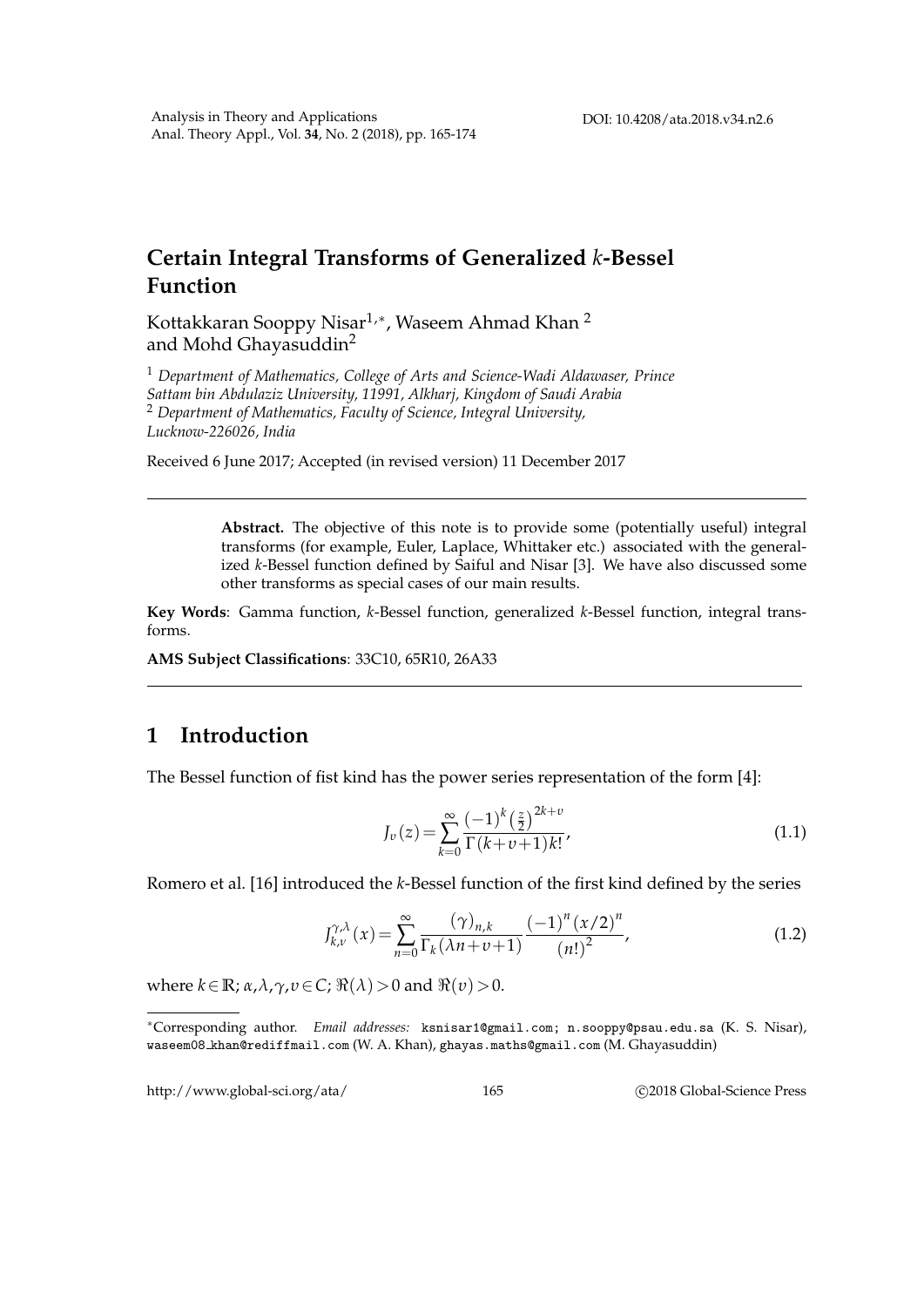Very recently, Saiful and Nisar [3] gave a new generalization of *k*-Bessel function called the generalized *k*-Bessel function of the first kind defined for  $k \in \mathbb{R}$ ;  $\sigma$ ,  $\gamma$ ,  $v$ ,  $c$ , $b \in \mathbb{C}$ ;  $\Re(\sigma) > 0$ ,  $\Re(v) > 0$  as:

$$
J_{k,\nu}^{b,c,\gamma,\sigma}(z) = \sum_{n=0}^{\infty} \frac{(c)^n (\gamma)_{n,k}}{\Gamma_k (\sigma n + \nu + \frac{b+1}{2})} \frac{(z/2)^{\nu+2n}}{(n!)^2},
$$
(1.3)

where the *k*-Pochhammer symbol  $(\gamma)_{n,k}$  is defined by [1]:

$$
(\gamma)_{\nu,k} = \frac{\Gamma_k(\gamma + \nu k)}{\Gamma_k(\gamma)}, \quad (\gamma \in \mathbb{C} \setminus \{0\}), \tag{1.4}
$$

and the *k*-gamma function has the relation

$$
\Gamma_k(z) = k^{\frac{z}{k} - 1} \Gamma\left(\frac{z}{k}\right),\tag{1.5}
$$

such that  $\Gamma_k(z) \to \Gamma(z)$  if  $k \to 1$ .

The generalized hypergeometric function represented as follows [6]:

$$
{}_{p}F_{q}\left[\begin{array}{c}(\alpha_{p})\\(\beta_{q})\end{array}z\right]=\sum_{n=0}^{\infty}\frac{\Pi_{j=1}^{p}(\alpha_{j})_{n}}{\Pi_{j=1}^{q}(\beta_{j})_{n}}\frac{z^{n}}{n!},\qquad(1.6)
$$

provided  $p \leq q$ ,  $p = q + 1$  and  $|z| < 1$  and  $(\alpha)_n$  is well known Pochhammer symbol (see [6]). The Fox-Wright generalization  $p\Psi_q(z)$  of hypergeometric function  $pF_q$  is given by (c.f. [7– 9, 15]):

$$
{}_{p}\Psi_{q}\left[\begin{array}{c}(\alpha_{1},A_{1}),\cdots,(\alpha_{p},A_{p}),\\(\beta_{1},B_{1}),\cdots,(\beta_{q},B_{q}),\end{array}z\right]={}_{p}\Psi_{q}\left((\alpha_{j},A_{j})_{1,p};(b_{j},\beta_{j})_{1,q};z\right)
$$

$$
=\sum_{n=0}^{\infty}\frac{\Gamma(\alpha_{1}+A_{1}n)\cdots\Gamma(\alpha_{p}+A_{p}n)}{\Gamma(\beta_{1}+B_{1}n)\cdots\Gamma(\beta_{q}+B_{q}n)}\frac{z^{n}}{n!},\qquad(1.7)
$$

where  $A_i > 0$  ( $j = 1, 2, \dots, p$ );  $B_i > 0$  ( $j = 1, 2, \dots, q$ ) and

$$
1 + \sum_{j=1}^{q} B_j - \sum_{j=1}^{p} A_j \ge 0
$$

for suitably bounded value of |*z*|.

The generalized *k*-Wright function introduced in [10] as: For  $k \in \mathbb{R}^+$ ;  $z \in \mathbb{C}$ ,  $\alpha_i, \beta_j \in \mathbb{C}$  $\mathbb{R}(\alpha_i, \beta_j \neq 0; i = 1, 2, \cdots, p; j = 1, 2, \cdots, q)$  and  $(a_i + \alpha_i n)$ ,  $(b_j + \beta_j n) \in \mathbb{C} \setminus k\mathbb{Z}^{-1}$ 

$$
{}_{p}\Psi_{q}^{k}(z) = {}_{p}\Psi_{q}^{k}\left[\begin{pmatrix} (a_{i}, \alpha_{i})_{1, p} & z \\ (b_{j}, \beta_{j})_{1, q} & z \end{pmatrix}\right] = \sum_{n=0}^{\infty} \frac{\prod_{i=1}^{p} \Gamma_{k}(a_{i} + \alpha_{i}n)}{\prod_{j=1}^{q} \Gamma_{k}(b_{j} + \beta_{j}n)} \frac{z^{n}}{n!}.
$$
 (1.8)

Also, we recall here the following definitions: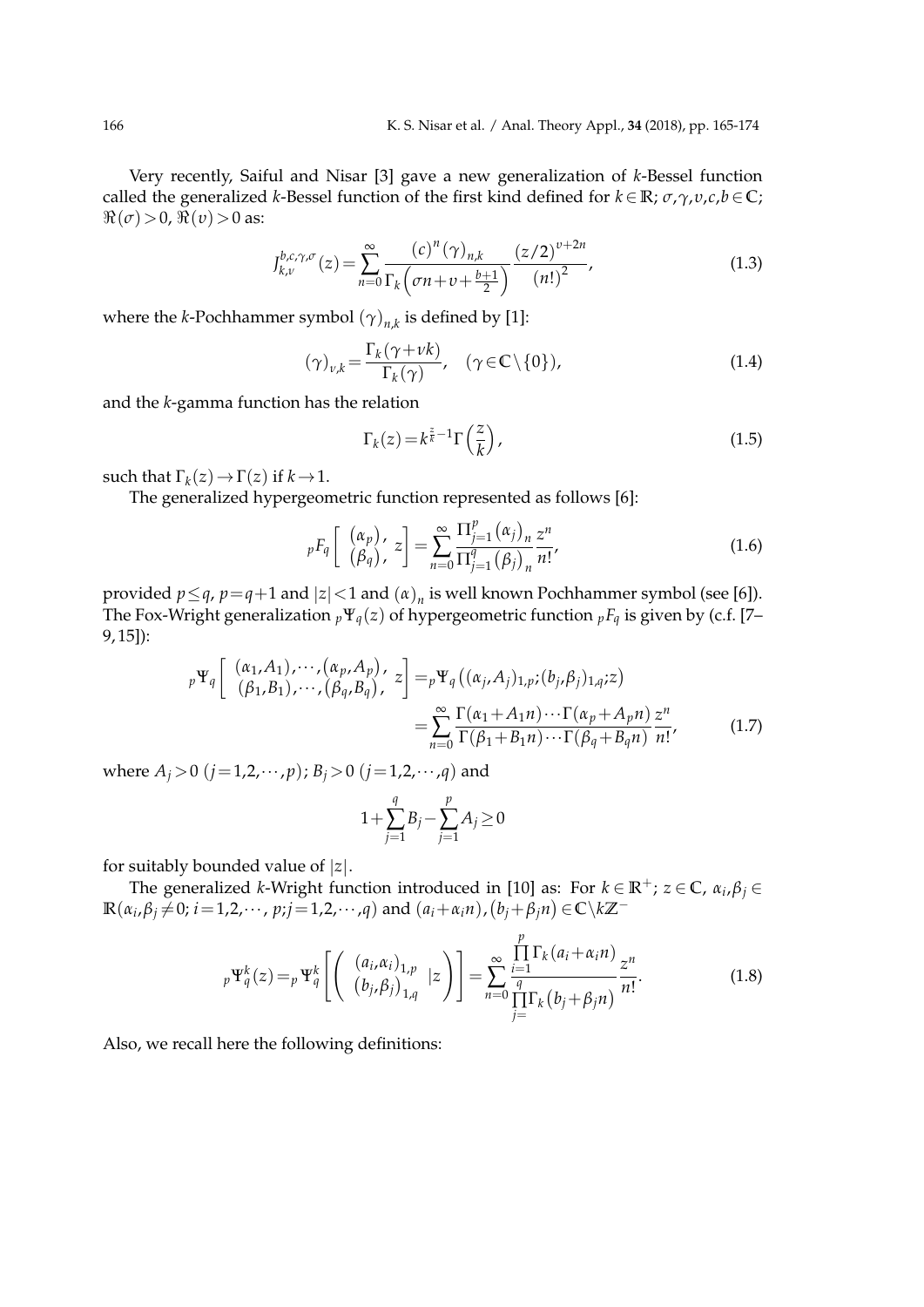**Definition 1.1.** Euler Transform: Let  $\alpha, \beta \in \mathbb{C}$  and  $\Re(\alpha), \Re(\beta) > 0$ , then the Euler transform of the function  $f(t)$  is defined by

$$
B\{f(t); \alpha, \beta\} = \int_0^1 t^{\alpha - 1} (1 - t)^{\beta - 1} f(t) dt.
$$
 (1.9)

**Definition 1.2.** Laplace Transform: The Laplace transform of the function  $f(t)$  is defined as

$$
F(s) = L\{f(t); s\} = \int_0^\infty e^{-st} f(t) dt, \quad \Re(s) > 0.
$$
 (1.10)

**Definition 1.3.** *K*-Transform: The *K*-transform with *p* as a complex parameter defined by

$$
R_v\{f(x);p\} = g(p;v) = \int_0^\infty (px)^{\frac{1}{2}} K_v(px)f(x)dx.
$$
 (1.11)

Also, we need the following formula (see [13, page 78])

$$
\int_0^\infty x^{\rho-1} K_v(ax) dx = 2^{\rho-2} a^{-\rho} \Gamma\left(\frac{\rho \pm v}{2}\right). \tag{1.12}
$$

**Definition 1.4.** Whittaker Transform: The integral transform

$$
F(x) = \int_0^\infty (2xt)^{-\frac{1}{4}} W_{\lambda,\mu}(2xt) f(t) dt,
$$
\n(1.13)

where  $W_{\lambda,\mu}$  is the Whittaker function [12].

## **2 Main results**

In this section, we give some integral transforms (for example, Euler, Laplace, Whittaker etc.) of generalized *k*-Bessel function given in (1.3).

Theorem 2.1. If  $k{\in}\mathbb{R}$ ;  $\alpha,\beta,\sigma,\gamma,\upsilon,c,b{\in}\mathbb{C}$ ;  $\Re(\beta){>}0$ ,  $\Re(\sigma){>}0$ ,  $\Re(\lambda){>}0$ ,  $\Re\left(\frac{\gamma}{k}\right){>}0$ ,  $\Re\left(\frac{\nu}{k}+\frac{b+1}{k}\right){>}$ 0, min $\{\Re(\sigma v + \alpha), \Re(\sigma v + \beta) > 0\} > 0$ , then

$$
\int_0^1 z^{\alpha-1} (1-z)^{\beta-1} J_{k,\nu}^{b,c,\gamma,\lambda} (xz^{\sigma}) dz
$$
\n
$$
= \frac{\Gamma(\beta) \left(\frac{x}{2}\right)^{\nu} k^{1-\frac{\nu}{k} - \frac{b+1}{2k}}}{\Gamma(\frac{\gamma}{k})} \Psi_3 \left[ \begin{array}{c} \left(\frac{\gamma}{k},1\right), (\sigma v + \alpha, 2\sigma) \\ \left(\frac{v}{k} + \frac{b+1}{2k}, \frac{\lambda}{k}\right), (\sigma v + \beta, 2\sigma) \end{array} \bigg| \frac{cx^2}{4k^{\frac{\lambda}{k}-1}} \right],
$$
\n(2.1)

*where* <sup>2</sup>Ψ<sup>3</sup> *is the Wright hypergeometric function defined by* (1.7)*.*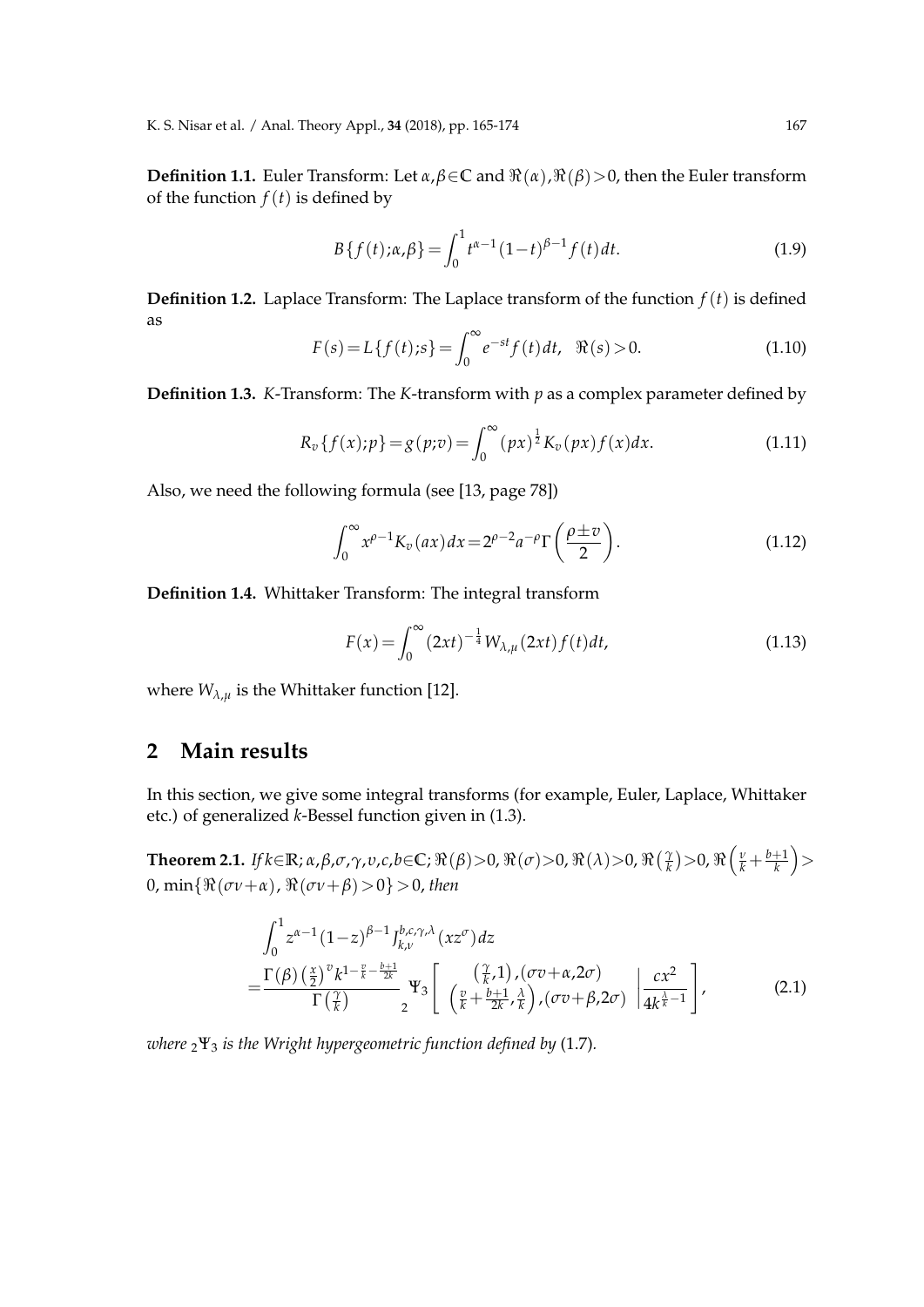*Proof.* In order to derive (2.1), we denote the L.H.S. of (2.1) by  $I_1$  and then by using the definition of generalized *k*-Bessel function given in (1.3), we have

$$
\mathcal{I}_1 = \int_0^1 z^{\alpha - 1} (1 - z)^{\beta - 1} \sum_{n=0}^\infty \frac{(c)^n (\gamma)_{n,k}}{\Gamma_k \left(\lambda n + v + \frac{b+1}{2}\right)} \frac{(xz^\sigma / 2)^{v+2n}}{(n!)^2} dz.
$$

Interchanging the integration and summation with suitable convergence conditions, we get

$$
\mathcal{I}_1 = \sum_{n=0}^{\infty} \frac{\left(c\right)^n (\gamma)_{n,k}}{\Gamma_k \left(\lambda n + v + \frac{b+1}{2}\right)} \frac{\left(\frac{x}{2}\right)^{v+2n}}{\left(n!\right)^2} \int_0^1 z^{\alpha + \sigma v + 2\sigma n - 1} (1-z)^{\beta - 1} dz,
$$

which upon using the definition of Beta function gives

$$
J_1 = \sum_{n=0}^{\infty} \frac{(c)^n (\gamma)_{n,k}}{\Gamma_k (\lambda n + v + \frac{b+1}{2})} \frac{\left(\frac{x}{2}\right)^{v+2n} \Gamma(\alpha + 2\sigma n + \sigma v) \Gamma(\beta)}{\Gamma(\alpha + \beta + 2\sigma n + \sigma v)}.
$$

Now using (1.4) and (1.5), we get

$$
\mathcal{I}_1 = \Gamma(\beta) \left(\frac{x}{2}\right)^v \sum_{n=0}^{\infty} \frac{\left(c\right)^n k^n \Gamma\left(\frac{\gamma}{k} + n\right)}{\Gamma\left(\frac{\gamma}{k}\right) k^{\frac{\lambda n + \mu}{k} + \frac{l+1}{2k} - 1} \Gamma\left(\frac{\lambda}{k} n + \frac{v}{k} + \frac{b+1}{2k}\right)} \times \frac{\Gamma\left(\alpha + 2\sigma n + \sigma v\right)}{\Gamma\left(\alpha + \beta + 2\sigma n + \sigma v\right)} \frac{\left(\frac{x}{2}\right)^{2n}}{\left(n!\right)^2}.
$$

In view of the definition of (1.7) we get the desired result.

**Corollary 2.1.** If we take  $k=1$ , in Theorem 2.1, then we have the following integral transform

$$
\int_0^1 z^{\alpha-1} (1-z)^{\beta-1} J_{1,\nu}^{b,c,\gamma,\lambda}(xz^{\sigma}) dz
$$
  
= 
$$
\frac{\Gamma(\beta) \left(\frac{x}{2}\right)^v}{\Gamma(\gamma)} {}_2\Psi_3 \left[ \begin{array}{c} (\gamma,1), (\sigma v + \alpha,2\sigma) \\ (v + \frac{b+1}{2}, \lambda), (\sigma v + \beta,2\sigma) \end{array} \middle| \frac{cx^2}{4} \right].
$$

**Theorem 2.2.** If  $k \in \mathbb{R}$ , b,  $\lambda$ ,  $v$ ,  $\gamma$ ,  $a$ ,  $c$ ,  $\sigma \in \mathbb{C}$ ,  $\min\{\Re(\lambda), \Re(v)\} > 0$ ,  $\Re(s) > 0$ ,  $\Re(\frac{\gamma}{k}) > 0$ ,  $\Re(\sigma v + a) > 0$  $0, \, \Re\left(\frac{v}{k} + \frac{b+1}{2k}\right) > 0$  and  $\left|\frac{x}{s^{\sigma}}\right| < 1$ , then we have

$$
\int_0^\infty z^{a-1} e^{-sz} J_{k,\nu}^{b,c,\gamma,\lambda}(xz^{\sigma}) dz
$$
\n
$$
= \frac{\left(\frac{x}{2}\right)^v s^{-(v\sigma+a)} k^{1-\frac{v}{k} - \frac{b+1}{2k}}}{\Gamma\left(\frac{\gamma}{k}\right)} \Psi_2 \left[ \begin{array}{c} \left(\frac{\gamma}{k},1\right), (\sigma v + a, 2\sigma) \\ \left(\frac{v}{k} + \frac{b+1}{2k}, \frac{\lambda}{k}\right), (1,1) \end{array} \middle| \frac{cx^2 k^{1-\frac{\lambda}{k}}}{4s^{2\sigma}} \right].
$$
\n(2.2)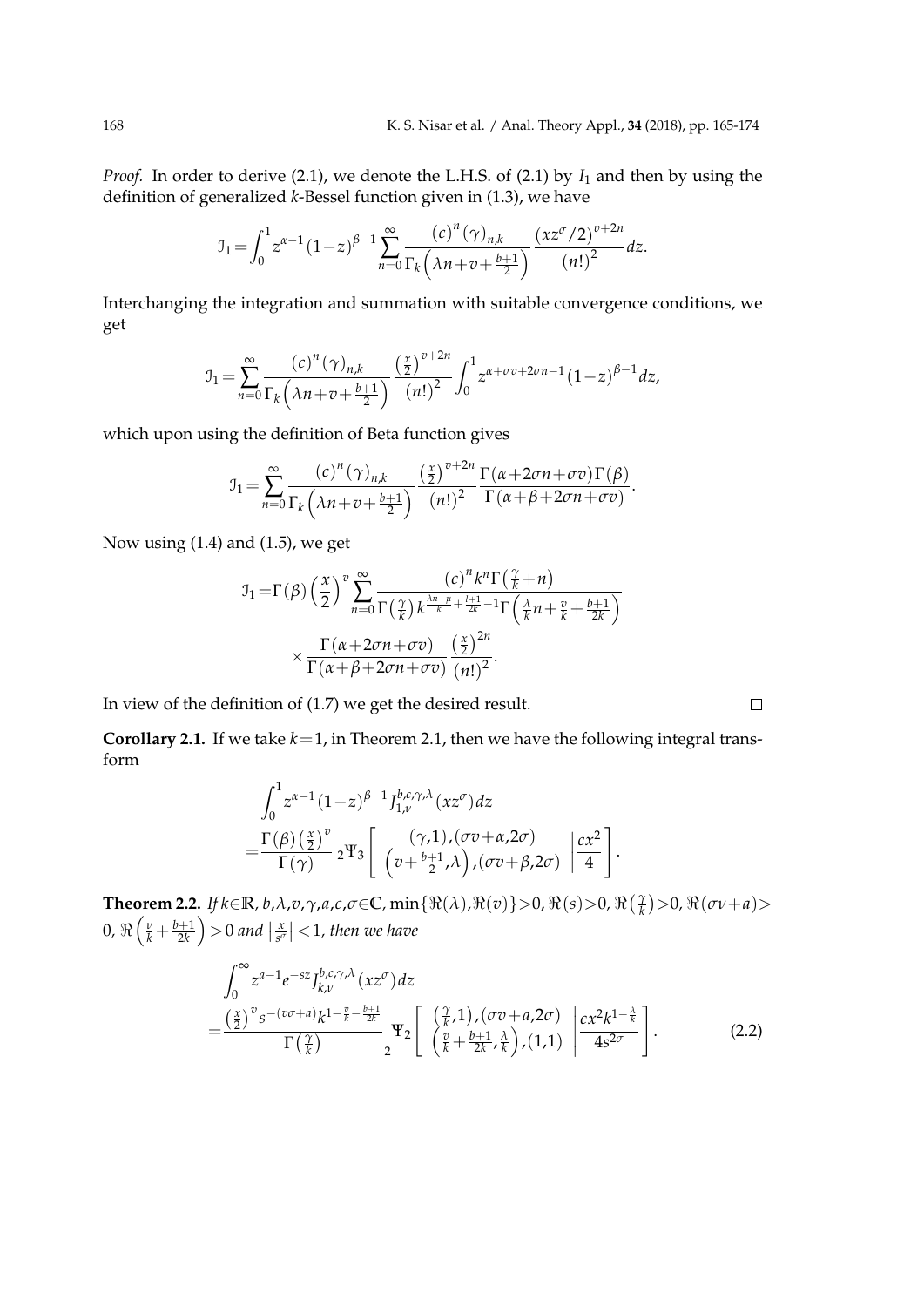*Proof.* Let  $\mathcal{I}_2$  denoted by the left hand side of Theorem 2.2. Applying (1.3) on the L.H.S. of (2.2), to get

$$
J_2 = \int_0^\infty z^{a-1} e^{-sz} \sum_{n=0}^\infty \frac{(c)^n (\gamma)_{n,k}}{\Gamma_k \left(\lambda n + v + \frac{b+1}{2}\right)} \frac{\left(\frac{xz^{\sigma}}{2}\right)^{v+2n}}{\left(n!\right)^2} dz.
$$

Interchanging the integration and summation allow us to write,

$$
\mathcal{I}_2 = \sum_{n=0}^{\infty} \frac{\left(c\right)^n (\gamma)_{n,k}}{\Gamma_k \left(\lambda n + v + \frac{b+1}{2}\right)} \frac{\left(\frac{x}{2}\right)^{v+2n}}{\left(n!\right)^2} \int_0^1 z^{a+\sigma v + 2\sigma n - 1} e^{-sz} dz.
$$

In view of the definition of Laplace transform, we get

$$
J_2 = \sum_{n=0}^{\infty} \frac{(c)^n (\gamma)_{n,k}}{\Gamma_k \left(\lambda n + v + \frac{b+1}{2}\right)} \frac{\left(\frac{x}{2}\right)^{v+2n} \Gamma\left(a+2\sigma n + \sigma v\right)}{\left(n!\right)^2}.
$$

Now by applying (1.5) in the above equation, we have

$$
\mathcal{I}_2 = \left(\frac{x}{2}\right)^v s^{-(v\sigma+a)} \sum_{n=0}^{\infty} \frac{\left(c\right)^n k^n \Gamma\left(\frac{\gamma}{k}+n\right) \Gamma\left(a+2\sigma n+\sigma v\right)}{\Gamma\left(\frac{\gamma}{k}\right) k^{\frac{\lambda n+v}{k}+\frac{b+1}{2k}} \Gamma\left(\frac{\lambda n+v}{k}+\frac{b+1}{2k}\right)} \frac{\left(\frac{x}{2}\right)^{2n}}{\left(n!\right)^2},
$$

which by using the definition (1.7), gives our desired result.

**Corollary 2.2.** For  $k = 1$  in Theorem 2.2, we have

$$
\int_0^\infty z^{a-1} e^{-sz} J_{k,\nu}^{b,c,\gamma,\lambda}(xz^{\sigma}) dz
$$
  
=
$$
\frac{\left(\frac{x}{2}\right)^v s^{-(v\sigma+a)}}{\Gamma(\gamma)} {}_2\Psi_2 \left[ \begin{array}{c} (\gamma,1),(\sigma v+a,2\sigma) \\ (v+\frac{b+1}{2},\lambda), (1,1) \end{array} \left| \frac{cx^2}{4s^{2\sigma}} \right. \right].
$$

**Theorem 2.3.** *If*  $k \in \mathbb{R}$ *, b,*  $\lambda$ ,*v*, $\gamma$ ,*a*, $c$ , $\sigma \in \mathbb{C}$ *,* min $\{\Re(\lambda), \Re(\sigma)\} > 0$ ,  $\Re(\rho) > 0$ ,  $\Re(\frac{\gamma}{k}) > 0$ ,  $\Re(\sigma \nu + a) > 0$ ,  $\Re\left(\frac{\rho + \sigma v \pm \mu}{2}\right)$  $\left\lfloor \frac{rv\pm\mu}{2}\right\rfloor >0$  and  $\left\lfloor \frac{x}{s^{\sigma}}\right\rfloor < 1$ , then

$$
\int_0^\infty z^{\rho-1} K_\mu(az) J_{k,\nu}^{b,c,\gamma,\lambda}(xz^{\sigma}) dz
$$
\n
$$
= \frac{\left(\frac{x}{2}\right)^{\nu} 2^{(\rho+\sigma\nu-2)} a^{-(\rho+\sigma\nu)} k^{1-\frac{\nu}{k}-\frac{b+1}{2k}}}{\Gamma\left(\frac{\gamma}{k}\right)} \Psi_2 \left[ \begin{array}{c} \left(\frac{\gamma}{k},1\right), \left(\frac{\rho+\sigma\nu\pm\mu}{2},\sigma\right) \\ \left(\frac{\nu}{k}+\frac{b+1}{2k},\frac{\lambda}{k}\right), (1,1) \end{array} \middle| \frac{c4^{\sigma} x^2 k^{1-\frac{\lambda}{k}}}{4a^{2\sigma}} \right].
$$
\n(2.3)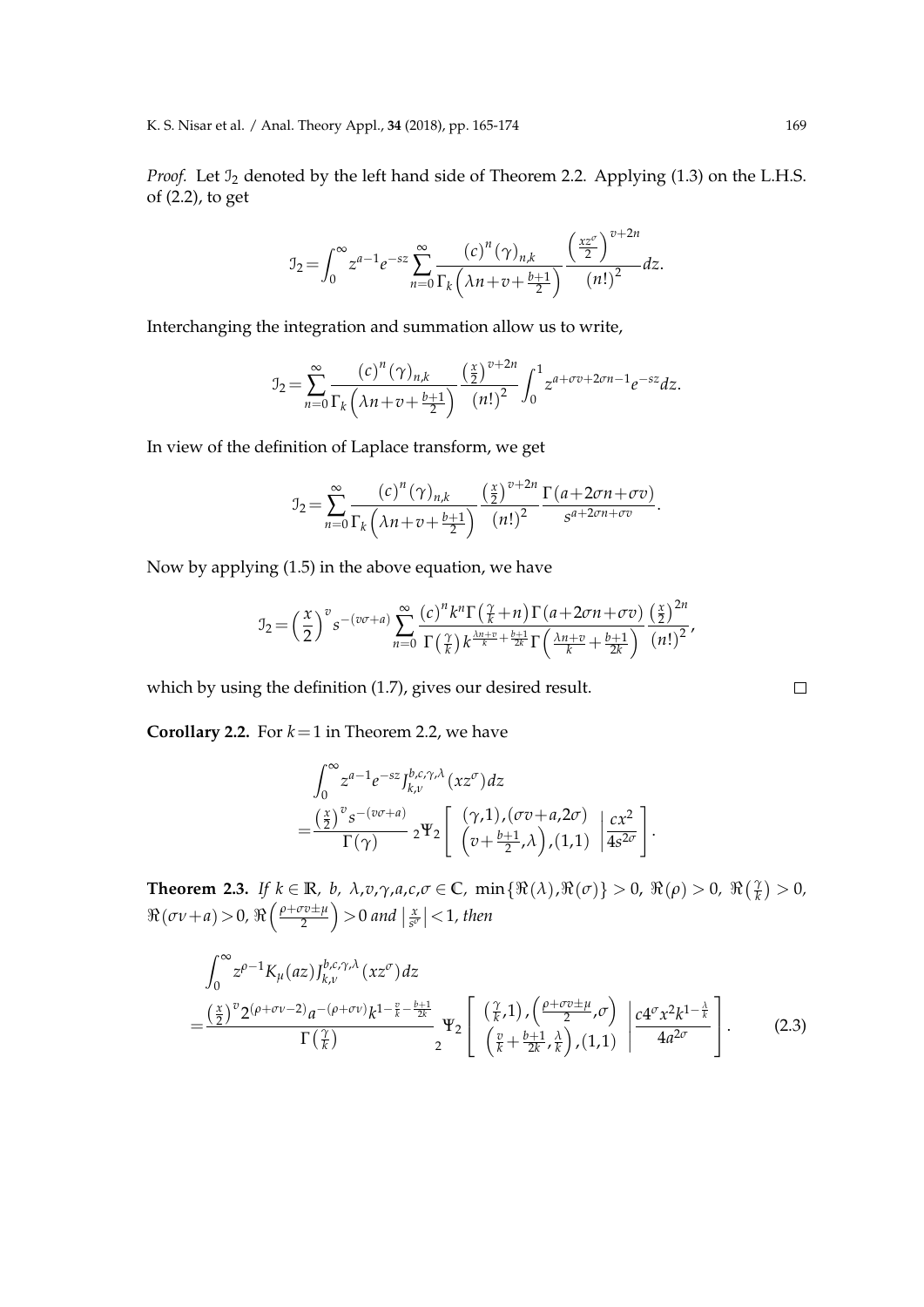*Proof.* Let  $\mathcal{I}_3$  denoted by the left hand side of Theorem 2.3. Applying (1.3) on the L.H.S. of (2.3), to get

$$
\mathfrak{I}_{3} = \int_{0}^{\infty} z^{\rho-1} K_{\mu}(az) \sum_{n=0}^{\infty} \frac{(c)^{n} (\gamma)_{n,k}}{\Gamma_{k} (\lambda n + v + \frac{b+1}{2})} \frac{\left(\frac{x z^{\sigma}}{2}\right)^{v+2n}}{(n!)^{2}} dz.
$$

Interchanging the integration and summation allow us to write,

$$
J_3 = \sum_{n=0}^{\infty} \frac{(c)^n (\gamma)_{n,k}}{\Gamma_k (\lambda n + v + \frac{b+1}{2})} \frac{\left(\frac{x}{2}\right)^{v+2n}}{(n!)^2} \int_0^1 z^{\rho + \sigma v + 2\sigma n - 1} K_\mu(az) dz.
$$

Using the formula given in (1.12) in the above expression, we get

$$
J_3 = \sum_{n=0}^{\infty} \frac{\left(c\right)^n (\gamma)_{n,k}}{\Gamma_k \left(\lambda n + v + \frac{b+1}{2}\right)} \frac{\left(\frac{x}{2}\right)^{v+2n}}{\left(n!\right)^2} 2^{(\rho+2\sigma n + \sigma v - 2)} a^{-(\rho+2\sigma n + \sigma v)} \Gamma\left(\frac{\rho+2\sigma n + \sigma v \pm \mu}{2}\right).
$$

By applying (1.5), we have

$$
J_3 = \left(\frac{x}{2}\right)^v 2^{(\rho + \sigma v - 2)} a^{-(\rho + \sigma v)} \sum_{n=0}^{\infty} \frac{(c)^n k^n \Gamma\left(\frac{\gamma}{k} + n\right) \Gamma\left(\frac{\rho + 2\sigma n + \sigma v \pm \mu}{2}\right)}{\Gamma\left(\frac{\gamma}{k}\right) k^{\frac{\lambda n + v}{k} + \frac{b+1}{2k}} \Gamma\left(\frac{\lambda n + v}{k} + \frac{b+1}{2k}\right)} \frac{\left(\frac{x}{2}\right)^{2n} 2^{2\sigma n} a^{-2\sigma n}}{\left(n!\right)^2}.
$$

In view of definition (1.7), we get the desired result.

**Corollary 2.3.** For  $k = 1$  in Theorem 2.3, we get the following interesting integral transform  $\sim$ 

$$
\int_0^\infty z^{\rho-1} K_\mu(az) J_\nu^{b,c,\gamma,\lambda}(xz^\sigma) dz = \frac{\left(\frac{x}{2}\right)^v 2^{(\rho+\sigma v-2)} a^{-(\rho+\sigma v)}}{\Gamma(\gamma)} \Psi_2 \left[ \begin{array}{c} (\gamma,1), \left(\frac{\rho+\sigma v \pm \mu}{2}, \sigma\right) \\ (v+b+1,\lambda), (1,1) \end{array} \middle| \frac{c4^\sigma x^2}{4a^{2\sigma}} \right].
$$

In the following theorem, we derive the Whittaker transform of generalized *k*-Bessel function. Here, we recall the following results:

$$
\int_0^\infty t^{v-1} e^{-\frac{t}{2}} W_{\lambda,\mu}(t) dt = \frac{\Gamma(\frac{1}{2} + \mu + v) \Gamma(\frac{1}{2} - \mu + v)}{\Gamma(1 - \lambda + v)}, \quad \Re(v \pm \mu) > -1/2,
$$
 (2.4)

where the Whittaker function  $W_{\lambda,\mu}(t)$  is given in [12] (also see [14]), and

$$
\int_0^{\infty} t^{\nu-1} e^{-\frac{t}{2}} M_{\lambda,m}(t) dt = \frac{\Gamma(2m+1)\Gamma(m+\nu+\frac{1}{2})\Gamma(\lambda-\nu)}{\Gamma(m-\nu+\frac{1}{2})\Gamma(m+\lambda+\frac{1}{2})},
$$
(2.5)

where  $M_{\lambda,\mu}(t)$  is defined as

$$
M_{\lambda,\mu}(t) = z^{\frac{1}{2} + \mu} e^{-\frac{1}{2}t} {}_1F_1\left(\frac{1}{2} + \mu + \lambda; 2\mu + 1; t\right).
$$

$$
\qquad \qquad \Box
$$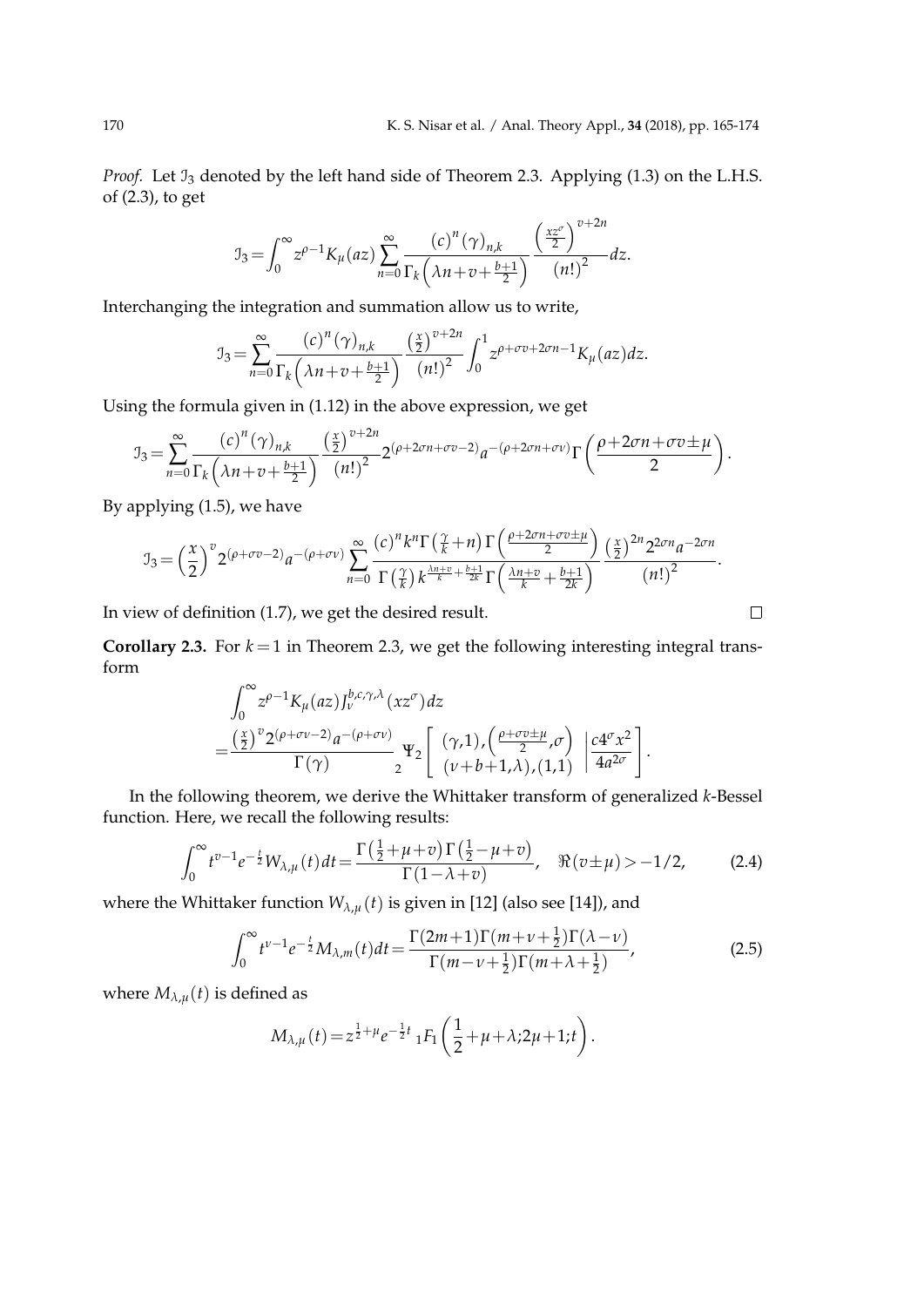Theorem 2.4. If  $k\in\mathbb{R}^+$ ,  $\lambda$ ,  $\mu$ ,  $\beta$ ,  $b$ ,  $c$ ,  $\gamma$ ,  $\lambda$   $\in$  C,  $\Re(\rho\pm\mu)$   $>$   $-\frac{1}{2}$  ,  $\Re(\rho)$   $>$   $0$ ,  $\Re\left(\frac{\gamma}{k}\right)$   $>$   $0$ ,  $\Re\left(\frac{\sigma}{k}+\frac{l+1}{2k}\right)$   $>$  $0, \min\{\Re(\delta), \Re(\lambda)\} > 0, \Re(\rho - \lambda') > 0$ , then

$$
\int_0^\infty t^{\rho-1} e^{-\frac{pt}{2}} W_{\lambda',\mu}(pt) J_{k,\sigma}^{b,c,\gamma,\lambda}(wt^{\delta}) dt \n= \frac{1}{p^{\rho+\sigma\delta}} \frac{(w/2)^{\sigma}}{\Gamma(\frac{\gamma}{k}) k^{\frac{\sigma}{k}+\frac{b+1}{2k}-1}} \n\times_3 \Psi_3 \left[ \frac{\left(\frac{\gamma}{k},1\right), \left(\frac{1}{2}+\mu+\rho+\delta\sigma,2\delta\right), \left(\frac{1}{2}-\mu+\rho+\delta\sigma,2\delta\right)}{\left(\frac{\sigma}{k}+\frac{l+1}{2k},\frac{\lambda}{k}\right), (1-\lambda'+\rho+\delta\sigma,2\delta), (1,1)} \right] \frac{ck^{1-\frac{\lambda}{k}}w^2}{4p^{2\delta}} \right],
$$
\n(2.6)

*where Wλ*<sup>0</sup> ,*<sup>µ</sup> is the Whittaker function of second kind (see [1]).*

*Proof.* Let *pt*=*v*, then

$$
\int_0^\infty t^{\rho-1} e^{-\frac{pt}{2}} W_{\lambda',\mu}(pt) J_{k,\sigma}^{b,c,\gamma,\lambda}(wt^\delta) dt \n= \int_0^\infty e^{-\frac{v}{2}} \left(\frac{v}{p}\right)^{\rho-1} W_{\lambda',\mu}(v) \sum_{n=0}^\infty \frac{c^n(\gamma)_{n,k} (w/2)^{2n+\sigma}}{(n!)^2 \Gamma_k(\lambda n + \sigma + \frac{b+1}{2})} \left[ \left(\frac{\vartheta}{p}\right)^\delta \right]^{2n+\sigma} \frac{1}{p} dv.
$$

Interchanging the integration and summation allow us to write

$$
= \sum_{n=0}^{\infty} \frac{c^n (\gamma)_{n,k} (w/2)^{2n+\sigma}}{(n!)^2 \Gamma_k \left(\lambda n + \sigma + \frac{b+1}{2}\right) p^{2\delta n}} \int_0^{\infty} e^{-\frac{v}{2}} \left(\frac{v}{p}\right)^{\rho+2n\delta+\sigma\delta-1} W_{\lambda',\mu}(v) \frac{1}{p} dv,
$$
  

$$
= \frac{1}{p^{\rho+\sigma\delta}} \sum_{n=0}^{\infty} \frac{c^n (\gamma)_{n,k} (w/2)^{2n+\sigma}}{(n!)^2 \Gamma_k \left(\lambda n + \sigma + \frac{b+1}{2}\right) p^{2\delta n}} \int_0^{\infty} e^{-\frac{v}{2}} (v)^{\rho+2n\delta+\sigma\delta-1} W_{\lambda',\mu}(v) dv.
$$

Using the formula for Whittaker transform (2.4), we get

$$
=\frac{1}{p^{\rho+\sigma\delta}}\sum_{n=0}^{\infty}\frac{c^n(\gamma)_{n,k}(w/2)^{2n+\sigma}}{(n!)^2\Gamma_k(\lambda n+\sigma+\frac{b+1}{2})p^{2\delta n}}\times\frac{\Gamma(\frac{1}{2}+\mu+2\delta n+\rho+\sigma\delta)\Gamma(\frac{1}{2}-\mu+2\delta n+\rho+\sigma\delta)}{\Gamma(1-\lambda'+\rho+2\delta n+\sigma\delta)}.
$$

Applying (1.4) and (1.5), to get

$$
=\frac{1}{p^{\rho+\sigma\delta}}\frac{\left(w/2\right)^{\sigma}}{\Gamma\left(\frac{\gamma}{k}\right)k^{\frac{\sigma}{k}+\frac{b+1}{2k}-1}}\sum_{n=0}^{\infty}\frac{c^{n}k^{n}\Gamma\left(\frac{\gamma}{k}+n\right)\left(\frac{w^{2}}{4p^{2\delta}}\right)^{n}}{k^{\frac{\lambda}{k}n}\left(n!\right)^{2}\Gamma\left(\frac{\lambda n+\sigma}{k}+\frac{b+1}{2k}\right)}\\ \times\frac{\Gamma\left(\frac{1}{2}+\mu+2\delta n+\rho+\sigma\delta\right)\Gamma\left(\frac{1}{2}-\mu+2\delta n+\rho+\sigma\delta\right)}{\Gamma(1-\lambda'+\rho+2\delta n+\sigma\delta)}.
$$

In view of (1.7), we get the desired result.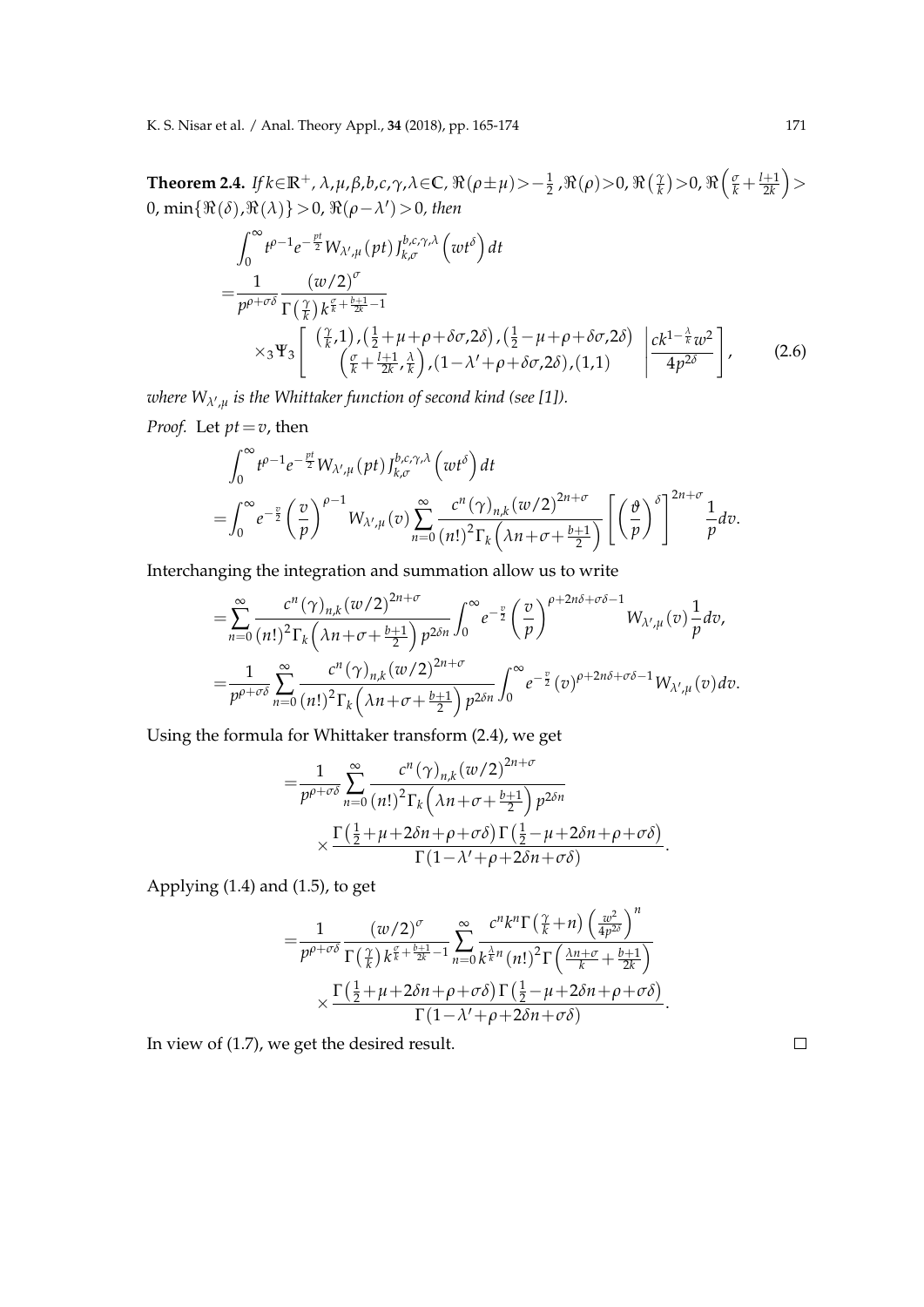**Corollary 2.4.** For  $k = 1$  in Theorem 2.4, we get

$$
\int_0^{\infty} t^{\rho-1} e^{-\frac{pt}{2}} W_{\lambda,\mu}(pt) J_{1,\sigma}^{b,c,\gamma,\lambda}(wt^{\delta}) dt \n= \frac{1}{p^{\rho+\sigma\delta}} \frac{(w/2)^{\sigma}}{\Gamma(\gamma)} {}_3\Psi_3 \left[ \begin{array}{c} (\gamma,1), (\frac{1}{2}+\mu+\rho+\delta\sigma,2\delta), (\frac{1}{2}-\mu+\rho+\delta\sigma,2\delta) \\ (\sigma+\sigma,\lambda), (1-\lambda'+\rho+\delta\sigma,2\delta), (1,1) \end{array} \right] \frac{cw^2}{4p^{2\delta}} \right].
$$

**Theorem 2.5.** If  $k \in \mathbb{R}^+$ ,  $\lambda$ ,  $\mu$ ,  $\beta$ ,  $b$ ,  $c$ ,  $\gamma$ ,  $\lambda$   $\in$  C,  $\Re\left(\frac{\gamma}{k}\right)$   $>$   $0$ ,  $\Re\left(\frac{\sigma}{k}+\frac{l+1}{2k}\right)$   $>$   $0$ ,  $\min\{\Re(\delta),\Re(\lambda)\}$   $>$   $0$ ,  $\Re(m) > -\frac{1}{2}$ ,  $\Re(\mu) > 0$ ,  $\Re(\nu) > 0$  and  $\Re(m \pm \rho) > -\frac{1}{2}$ , then

$$
\int_0^\infty t^{\rho-1} e^{-\frac{pt}{2}} M_{\mu,m}(pt) J_{k,\nu}^{b,c,\gamma,\lambda} \left(wt^{\delta}\right) dt \n= \frac{1}{p^{\rho+\nu\delta}} \frac{\left(w/2\right)^{\nu} \Gamma(2m+1)}{\Gamma\left(\frac{\gamma}{k}\right) \Gamma(m+\mu+\frac{1}{2}) k^{\frac{\nu}{k}+\frac{b+1}{2k}-1}} \n\times_3 \Psi_3 \left[ \begin{array}{c} \left(\frac{\gamma}{k},1\right), \left(\frac{1}{2}+m+\rho+\nu\delta,2\delta\right), \left(\mu-\rho-\nu\delta,-2\delta\right) \\ \left(\frac{\nu}{k}+\frac{b+1}{2k},\frac{\lambda}{k}\right), \left(m-\rho-\nu\delta+\frac{1}{2},-2\delta\right), (1,1) \end{array} \right] \frac{ck^{1-\frac{\lambda}{k}}w^2}{4p^{2\delta}} \right].
$$
\n(2.7)

*Proof.* Let *pt*=*v*, then

$$
\int_0^\infty t^{\rho-1} e^{-\frac{pt}{2}} M_{\mu,m}(pt) J_{k,\nu}^{b,c,\gamma,\lambda} (wt^\delta) dt
$$
  
= 
$$
\int_0^\infty e^{-\frac{v}{2}} \left(\frac{v}{p}\right)^{\rho-1} M_{\mu,m}(v) \sum_{n=0}^\infty \frac{c^n (\gamma)_{n,k} (w/2)^{2n+\nu}}{(n!)^2 \Gamma_k \left(\lambda n + \nu + \frac{b+1}{2}\right)} \left[ \left(\frac{\vartheta}{p}\right)^\delta \right]^{2n+\nu} \frac{1}{p} dv.
$$

Interchanging the integration and summation allow us to write

$$
= \sum_{n=0}^{\infty} \frac{c^n (\gamma)_{n,k} (w/2)^{2n+\nu}}{(n!)^2 \Gamma_k (\lambda n + \nu + \frac{b+1}{2}) p^{2\delta n}} \int_0^{\infty} e^{-\frac{v}{2}} \left(\frac{v}{p}\right)^{\rho+2n\delta + \nu \delta - 1} M_{\mu,m}(v) \frac{1}{p} dv
$$
  

$$
= \frac{1}{p^{\rho+\nu \delta}} \sum_{n=0}^{\infty} \frac{c^n (\gamma)_{n,k} (w/2)^{2n+\nu}}{(n!)^2 \Gamma_k (\lambda n + \nu + \frac{b+1}{2}) p^{2\delta n}} \int_0^{\infty} e^{-\frac{v}{2}} (v)^{\rho+2n\delta + \nu \delta - 1} M_{\mu,m}(v) dv.
$$

On using (2.5), we get

$$
=\frac{1}{p^{\rho+\nu\delta}}\sum_{n=0}^{\infty}\frac{c^n(\gamma)_{n,k}(w/2)^{2n+\nu}}{(n!)^2\Gamma_k(\lambda n+\nu+\frac{b+1}{2})p^{2\delta n}}\times\frac{\Gamma(2m+1)\Gamma(m+\rho+\nu\delta+2n\delta+\frac{1}{2})\Gamma(\mu-\rho-\nu\delta-2n\delta)}{\Gamma(m-\rho-\nu\delta-2n\delta+\frac{1}{2})\Gamma(m+\mu+\frac{1}{2})}.
$$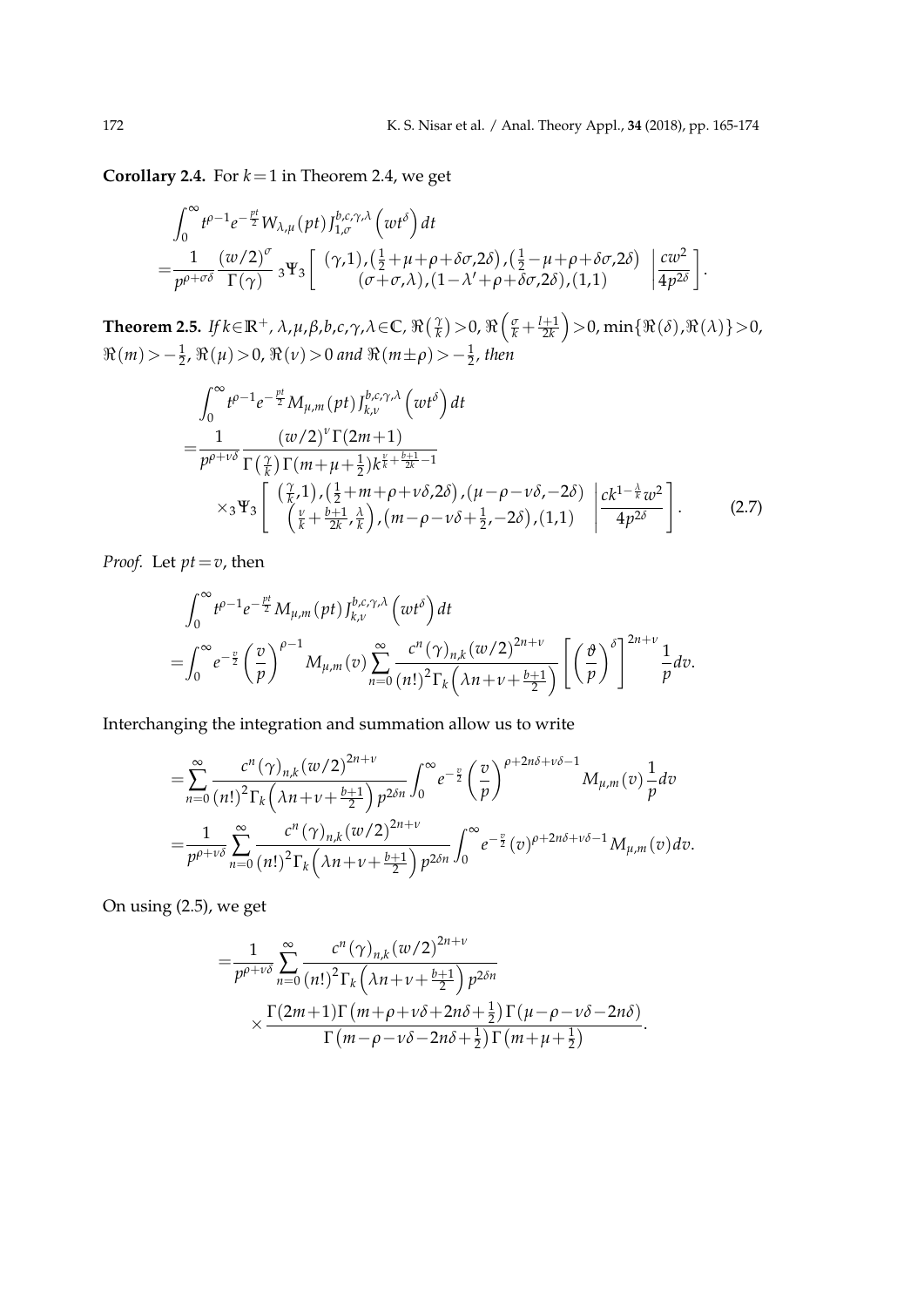By applying (1.4) and (1.5), we obtain

$$
=\frac{1}{p^{\rho+\nu\delta}}\frac{\left(w/2\right)^{\nu}}{\Gamma\left(\frac{\gamma}{k}\right)k^{\frac{\nu}{k}+\frac{b+1}{2k}-1}}\sum_{n=0}^{\infty}\frac{c^{n}k^{n}\Gamma\left(\frac{\gamma}{k}+n\right)\left(\frac{w^{2}}{4p^{2\delta}}\right)^{n}}{\kappa^{\frac{\lambda}{k}n}(n!)^{2}\Gamma\left(\frac{\lambda n+\nu}{k}+\frac{b+1}{2k}\right)}\\ \times\frac{\Gamma(2m+1)\Gamma\left(m+\rho+\nu\delta+2n\delta+\frac{1}{2}\right)\Gamma\left(\mu-\rho-\nu\delta-2n\delta\right)}{\Gamma\left(m-\rho-\nu\delta-2n\delta+\frac{1}{2}\right)\Gamma\left(m+\mu+\frac{1}{2}\right)}.
$$

In view of (1.7), we get the desired result.

**Corollary 2.5.** For  $k = 1$  in Theorem 2.5, we get

$$
\int_0^{\infty} t^{\rho-1} e^{-\frac{pt}{2}} M_{\mu,m}(pt) J_{1,\nu}^{b,c,\gamma,\lambda} (wt^{\delta}) dt \n= \frac{1}{p^{\rho+\sigma\delta}} \frac{(w/2)^{\sigma}}{\Gamma(\gamma)} {}_3\Psi_3 \left[ \begin{array}{c} (\gamma,1), (\frac{1}{2}+\mu+\rho+\delta\sigma,2\delta), (\frac{1}{2}-\mu+\rho+\delta\sigma,2\delta) \\ (\sigma+\sigma,\lambda), (1-\lambda+\rho+\delta\sigma,2\delta), (1,1) \end{array} \left| \frac{cw^2}{4p^{2\delta}} \right. \right].
$$

## **Acknowledgements**

The authors would like to thank reviewer's valuable comments and suggestions.

#### **References**

- [1] R. Díaz and E. Pariguan, On hypergeometric functions and *k*-Pochhammer symbol, Divulg. Mat., 15(2) (2007), 179–192.
- [2] K. S. Gehlot, Differential equation of *K*-Bessel's function and its properties, Nonlinear Analysis and Differential Equations, 2(2) (2014), 61–67.
- [3] S. R. Mondal and K. S. Nisar, Certain unified integral formulas involving the generalized modified *k*-Bessel function of first kind, Commun. Korean Math. Soc., 32 (2017), 47–53.
- [4] G. N. Watson, A Treatise on the Theory of Bessel Functions, Cambridge University Press, Cambridge, 1992.
- [5] K. S. Gehlot and S. D. Purohit, Fractional calculus of *K*-Bessel's function, Acta Universitatis Apulensis, 38 (2014), 273–278.
- [6] E. D. Rainville, Special Functions, Macmillan, New York, 1960.
- [7] C. Fox, The asymptotic expansion of generalized hypergeometric functions, Proc. London. Math. Soc., 27(4) (1928), 389–400
- [8] E. M. Wright, The asymptotic expansion of integral functions defined by Taylor series, Philos. Trans. Roy. Soc. London, Ser. A, 238 (1940), 423–451.
- [9] E. M. Wright, The asymptotic expansion of the generalized hypergeometric function, Proc. London Math. Soc., 46(2) (1940), 389–408.
- [10] K. S. Gehlot and J. C. Prajapati, Fractional calculus of generalized *K*-wright function, Journal of Fractional Calculus and Applications, 4 (2013), 283–289.
- [11] Y. Luchko, H. Martinez and J. Trujillo, Fractional Fourier transform and some of its applications, Fractional Calculus and Applied Analysis, An International Journal for Theory and Applications, 11(4) (2008), 457–470.